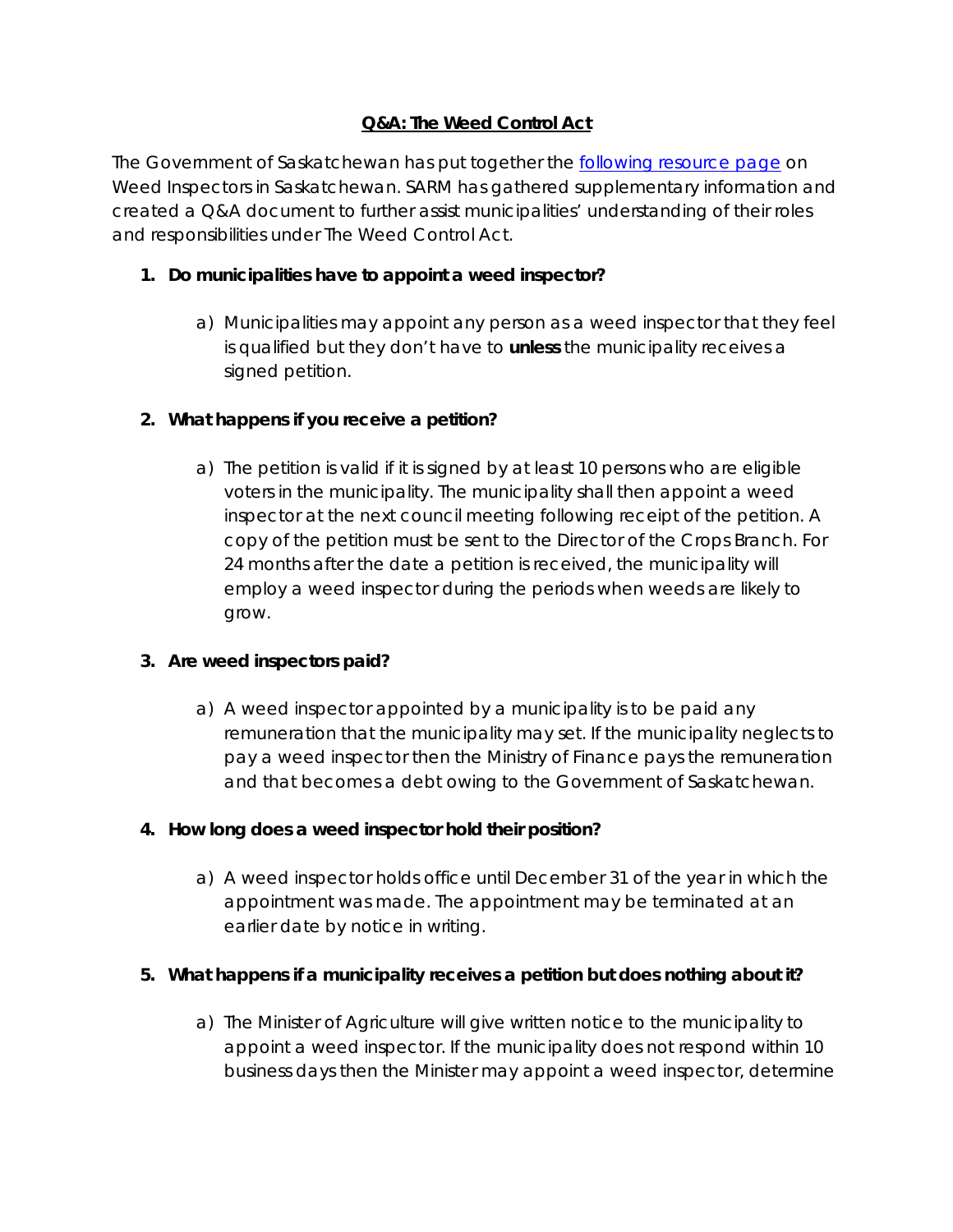the duration of the appointment and the remuneration to be paid by the municipality.

## **6. Do municipalities have to notify anyone when they appoint a weed inspector?**

a) Yes, the municipality must notify the Director of the Crops Branch and provide contact information for the weed inspector.

### **7. What is the role of weed inspectors?**

- a) Enforce *The Weed Control Act.*
- b) Enter onto private property (except for dwellings) to inspect for prohibited, and noxious weeds, as well as Nuisance Weeds in response to a complaint.
- c) Issue Agreements or Orders for the Eradication of prohibited Weeds and isolated noxious weeds, or Containment and Integrated Control of established noxious weeds as well as Integrated Control measures of Nuisance Weeds.
- d) Arrange for the appropriate measures to be taken by the municipality, if Orders or Agreements issued regarding prohibited, Noxious or Nuisance Weeds, are not complied with in the time required.
- e) Issue permits for the movement of machinery, domestic animals or other material that may be contaminated with prohibited or noxious weeds under conditions that the weed inspector may allow.
- f) The secondary role of the weed inspector is to co-ordinate overall invasive weed management in a municipality. By working with individuals, businesses, governments and other organizations, the weed inspector can ensure that all prohibited and noxious weeds are controlled by all land owners, and no uncontrolled infestations remain.
- g) The weed inspector can also contribute to reduced weed problems and costs by raising awareness of prohibited and noxious weeds with residents of the municipality, and coordinating local biological control activities.
- h) Provide reports to the municipality on inspections as requested by the municipality and provide an annual report to the municipality before November 1 each year and the municipality will submit the report to the Director no later than December 31 of that year.

#### **8. What authority do weed inspectors have?**

**a)** Under *The Weed Control Act*, weed inspectors may enter land and enter premises, other than a private dwelling, for the purposes of performing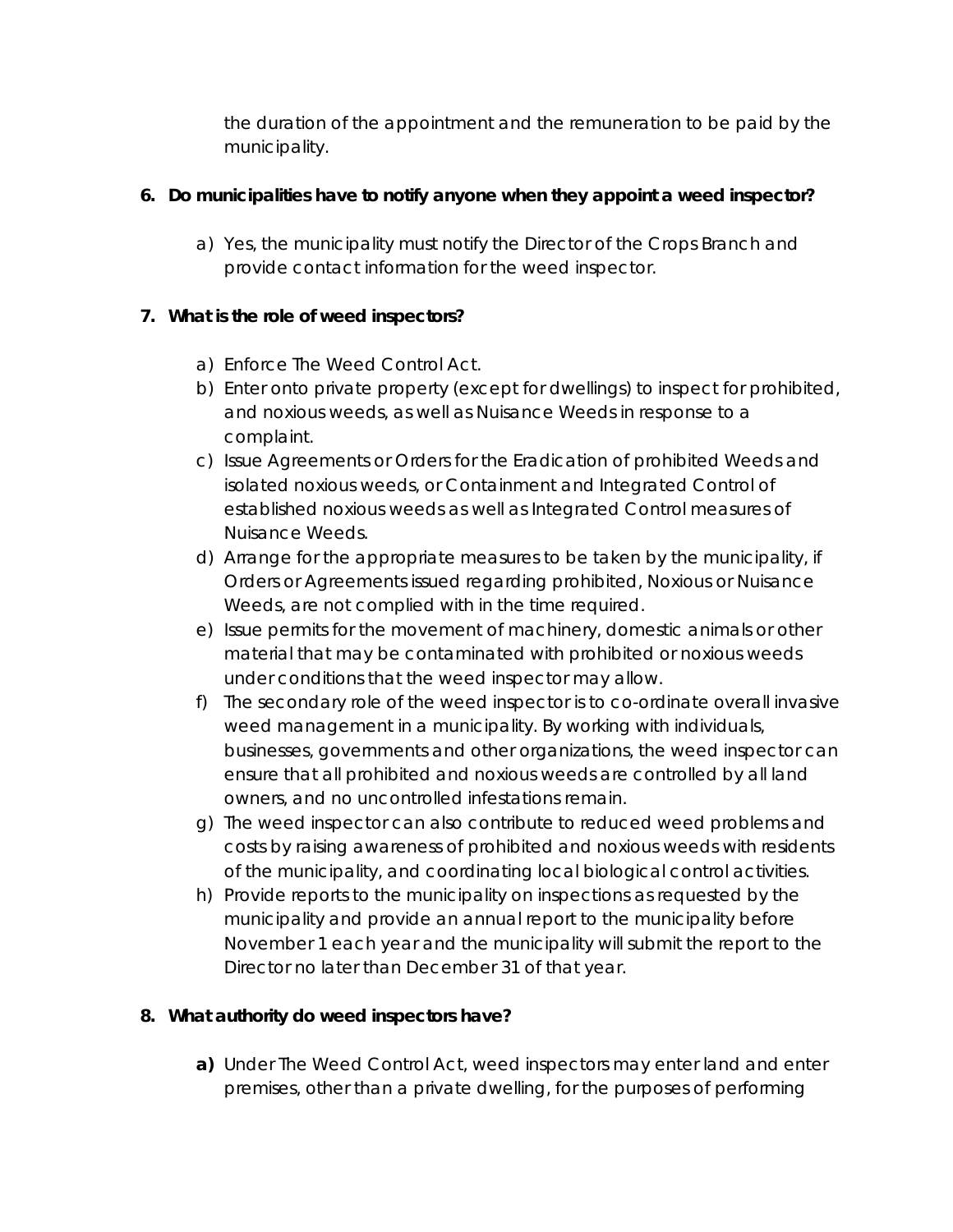their duties. Owners or occupants of land must give the weed inspector a reasonable opportunity to inspect for prohibited and noxious weeds.

#### **9. What happens when a weed inspector finds noxious weeds?**

- a) The weed inspector must consult with the owner or occupant of the land. They are to discuss measures to eradicate and control the weeds; the owner or occupant may then be ordered to follow the directives of the weed inspector. An agreement may cover the year in which the agreement is made and the following 2 years.
- b) The owner or occupant may come to an agreement with the weed inspector to eradicate the weeds. If the agreement is not fulfilled within 5 business days after the agreement coming into effect then the weed inspector may take the necessary steps to perform the work him or herself.

# **10. What happens if the owner or occupants are not home and/or an agreement is not made?**

a) If the land is located in a rural municipality and the weed inspector has failed to locate the owner or occupant after two visits on two different days or if they fail to come to an agreement, an order may be issued. If the weeds are not resolved in 5 business days from issuance of the order the weed inspector may take the necessary steps him or herself.

#### **11. How long is an agreement or order valid for?**

a) They may cover the year in which they are made and the following 2 years.

#### **12. What if there are noxious weeds in crops?**

a) A weed inspector cannot order the destruction of a crop unless there is an infestation of a prohibited weed. In the case of a noxious weed, the infestation must be equal or less than 5 hectares per quarter section and the reeve and councillor for that division have consented to the order for the destruction of the crop.

#### **13. What if weed inspectors do not fulfill their duties?**

a) Municipalities are responsible for any negligence of its weed inspectors in the performance of their duties.